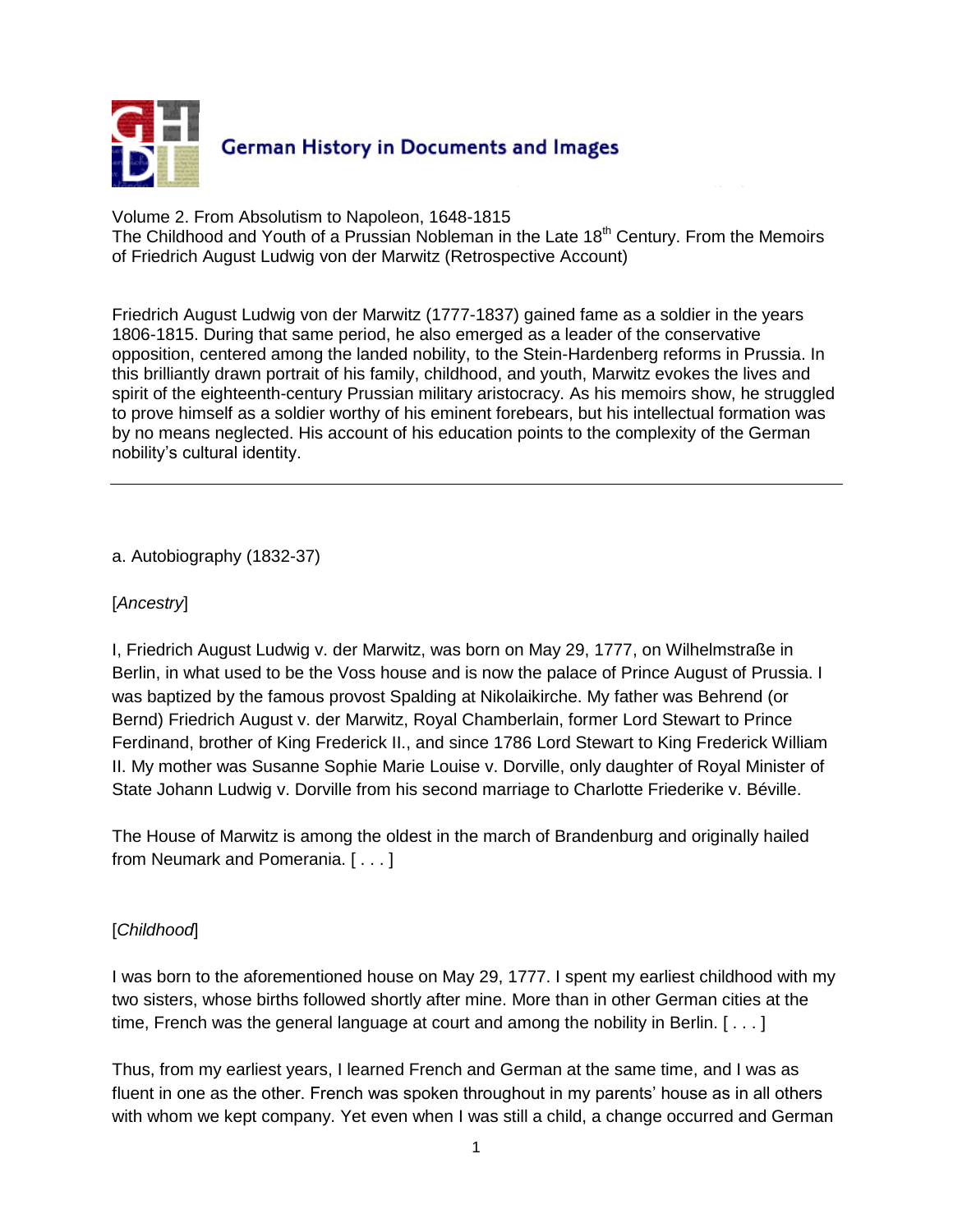came to dominate, so that my youngest siblings, who were ten to fifteen years younger than me, didn't learn French simply by practicing as children but instead had to be taught.

When I was four years old, in 1781 or early 1782, my sisters and I got a governess from the colony, or as one used to say back then, "a French Mademoiselle". Her name was Mlle Bénézet and she was a very mean woman who cuffed our ears a lot, locked us in a cold corner in the winter and made us stand at the window in the summer, with our back to it so that the sun burned onto our heads through the glass. Yet she was industrious, taught us tidiness, reading, writing, arithmetic, and also a little geography.

# $[...]$

Generally speaking, the aim of our education was for us never to see, hear or let alone think or do anything evil, but instead always to do our duty; it was impossible for one of us to secretly get up to something, be a lazy student or not do what we were supposed to. Thankfully the more recent aspiration to emphasize mere knowledge and cram children's heads to the extent that they get a skewered view of God and the world did not exist back then. It was unheard of to make noise in front of our parents, to roll around on sofas and armchairs or to eat in a messy and unclean manner at the table, etc., as many children do today. When we entered the room our parents were in, we paid our respects at the door, approached and kissed their hand as well as that of any stranger who was present. [ . . . ]

## **Education (1785-1790)**

My tutor, Mr. Rosa, was a virtuous man, a lover of order, who did not find any fault with me and taught his lessons diligently. Other than that he was an ignoramus, however, from whom one could learn nothing by today's standards. He taught me Latin by having me learn the declinations and conjugations by heart and later gave me Gediken's text book (a novelty at the time) for translation, and I had to find the vocabulary myself. [ . . . ] Once we had finished with Gediken, we started on Eutrup's text book. Six years went by, I entered the regiment, and things came to an end.  $[ \ldots ]$ 

I learned religion, history, and geography from him together with my sisters. For religion, he had us read the Bible, the New Testament, the psalms, Solomon's proverbs, Jesus Sirach, and the historical books one by one. He explained it quite well and this was the only lesson where he really contributed something himself. I owe my good knowledge of the Bible and my preparation for solid religious instruction to him. – In history, he read Schröck's general world history to us and when he had finished, that was after about a year, he started over again. We were supposed to write down what we had heard, but it was impossible to put to paper everything that had been read for an hour almost every day from a work that was so dense already. On Saturdays he did repetitions so we had to recount. [ . . . ] What I gained from this was the ability to speak freely and coherently and I knew the course of world history by heart. [ . . . ]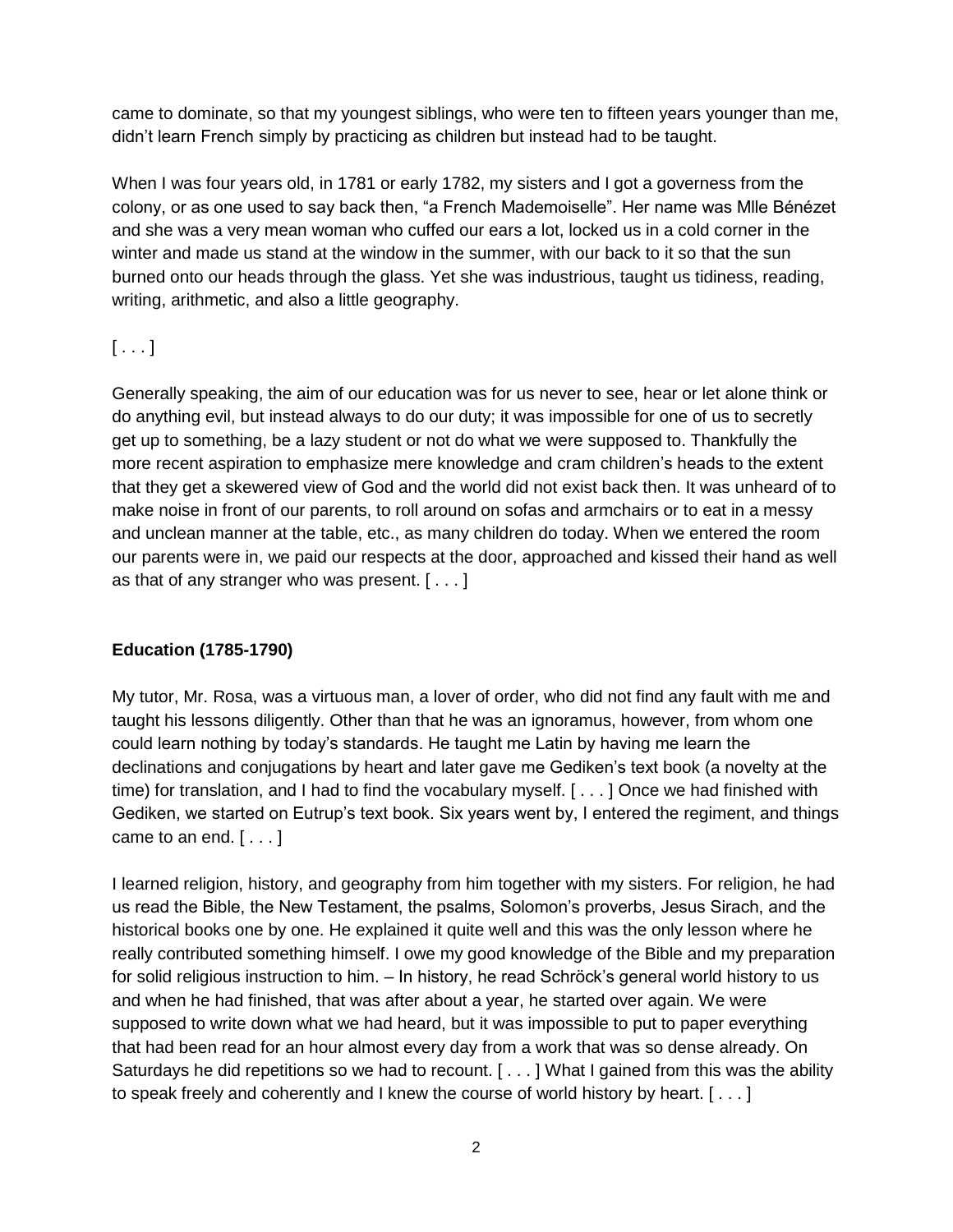When I was about eleven my father engaged a teacher of mathematics for me. His name was Lange and he was a friend of my tutor who knew only a little more than he did. His mathematics was limited to drawing plans, drawing geometric figures, and calculating their contents, without any argument and that was it! He also lectured me in fortification and architecture. He first taught me the names and context of all fortification structures according to all known systems, and I learned to draw them. Why and for what purpose they were built in this way, though, was never explained. I was supposed to study architecture so that I wouldn't be cheated on agricultural construction in the future. Mr. Lange, however, dictated a kind of academic treatise on architecture to me through which I learned to draw floor plans, vertical sections and profiles of buildings as well as all about Roman mortar and the classification of columns. Of the things I was supposed to learn, such as understanding an estimate, construction, or the bearing capacity of different woods, I heard nothing. This and reaching the age of thirteen ended my education, for I now entered military service. [ . . . ]

We also had a dance instructor and since I was not too clumsy I subsequently became a good dancer. – I was not strong enough yet for the fencing lessons that I received since I was about twelve; [ . . . ]

#### **From Joining the Army to the Death of Frederick William II (1790-97)**

It never occurred to me or my parents that I could ever become anything other than a soldier. Nearly all my ancestors and relatives were and thus there was no deliberation of any kind about whether I should enter this class or another, just as it was assumed most decidedly that I could only join the regiment of gendarmes. For about hundred and forty years, as long as there has been a Brandenburg-Prussian military force, our family has given it several hundred officers, and among those seven generals. Fate had determined me to become the eighth. There are few families who have given their fatherland more war leaders. [ . . . ]

Thus on January  $2<sup>nd</sup>$ , 1790 I entered the regiment of gendarmes, where both of my uncles had served and which they had led, that is, I was signed up for it and temporarily exempted from service since I was still too young and frail. [...]

I had begun riding lessons about three months earlier. My father held the belief that one should learn all kinds of physical exercise properly right from the beginning in order not to develop any bad habits in them. Therefore I was sent to the royal horse track to see the famous equerry Ploen. Since I didn't have any experience at all and was very short for my age, however, it was very difficult for me and I did not learn very much.

## $[\ldots]$

I now wore a uniform and truly began my military service in the beginning of 1791. – I was very short and frail and a bad horseman. When the exercises began at the end of March things became very unpleasant for me. Since all exercise began at the earliest dawn in those days I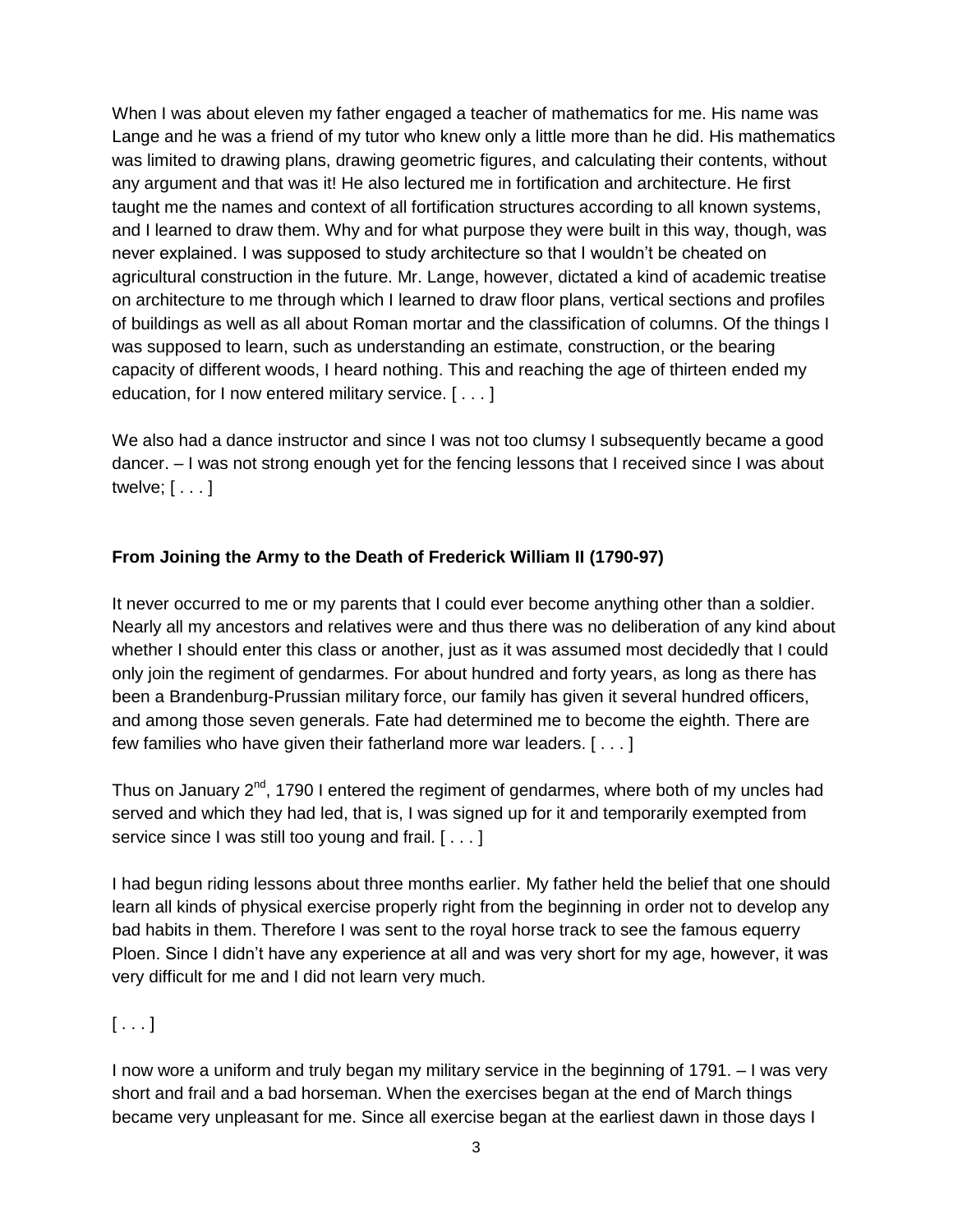usually had to be at the stables at two-thirty in the morning to clean them. This meant I had to leave our home on Wilhelmstraße at two in order to be at the stables in the academy building at the end of Unter den Linden on time. At half past three everyone went home in order to dress, and at four thirty we were back in the stables for saddling; we rode out at five when the entire regiment exercised in front of Hallesches Tor, on the field near Tempelhof. This was followed by almost an hour of marching, the same on the way back, and about two hours of exercising so that we were back at nine o'clock and home at about ten, after the watchword had been issued.

## $[...]$

In this year, 1792, the second of the three generals v. Goltz (a colonel at the time) who was my father's cousin, returned from his posting to Paris, where the Revolution was in full swing. He had been there for nearly thirty years and since my father was his closest relative and almost the only person he knew in the fatherland he visited our house almost every day. He was a very well informed and educated man, and while none among us or our acquaintances ever found anything to excuse or praise about the nonsense happening there [in Paris], we were thoroughly informed very early on about the causes and forces of this terrible rebellion of human haughtiness against divine order and law as well as about the lies, slander and machinations of those rebels due to his expert knowledge of the situation there. Now, after so many years, few of those who have made an effort to study the true history of the revolutions are this well informed while the large majority believes the lies of the revolutionary authors and even the newspaper writers to be the truth. It was thus unavoidable for us to develop a thorough disgust for those evildoers. [ . . . ]

That summer [1793] my father got progressively worse. [ . . . ] On the evening of September 19, as I was about to go out, our groom arrived on horseback; his laments and the letter bearing a black seal had convinced me of our misfortune even before I read its contents. [ . . . ]

We buried him on the  $23^{\text{rd}}$ . My brothers (six and three years old) and I followed the coffin which, accompanied by the ringing of all bells and followed by the singing congregation, was carried by six landowners, through the gateway and the tower to the church crypt, to which I have subsequently accompanied my mother, wife, and three children (and the fourth since! 1833), while these two brothers beside me found their death on the battlefield! [...]

When the testament was read and the inheritance examined we were given cause for great alarm since we were told we had nothing and that Friedersdorf estate had to be sold. The former was about right, the latter was wrong, however. There was my mother's considerable fortune. – My father had never owned any capital or been able to save any since he had to take over the debt-ridden estate, which had been parted among his many siblings, from his brothers at a very high price. [ . . . ]

After spending about fourteen days in Gusow my mother returned to Berlin and was now forced to economize by the standards of those times. This economizing consisted in her renting out the smaller part of our residence (the lower floor of what today is Prince Friedrich's palace on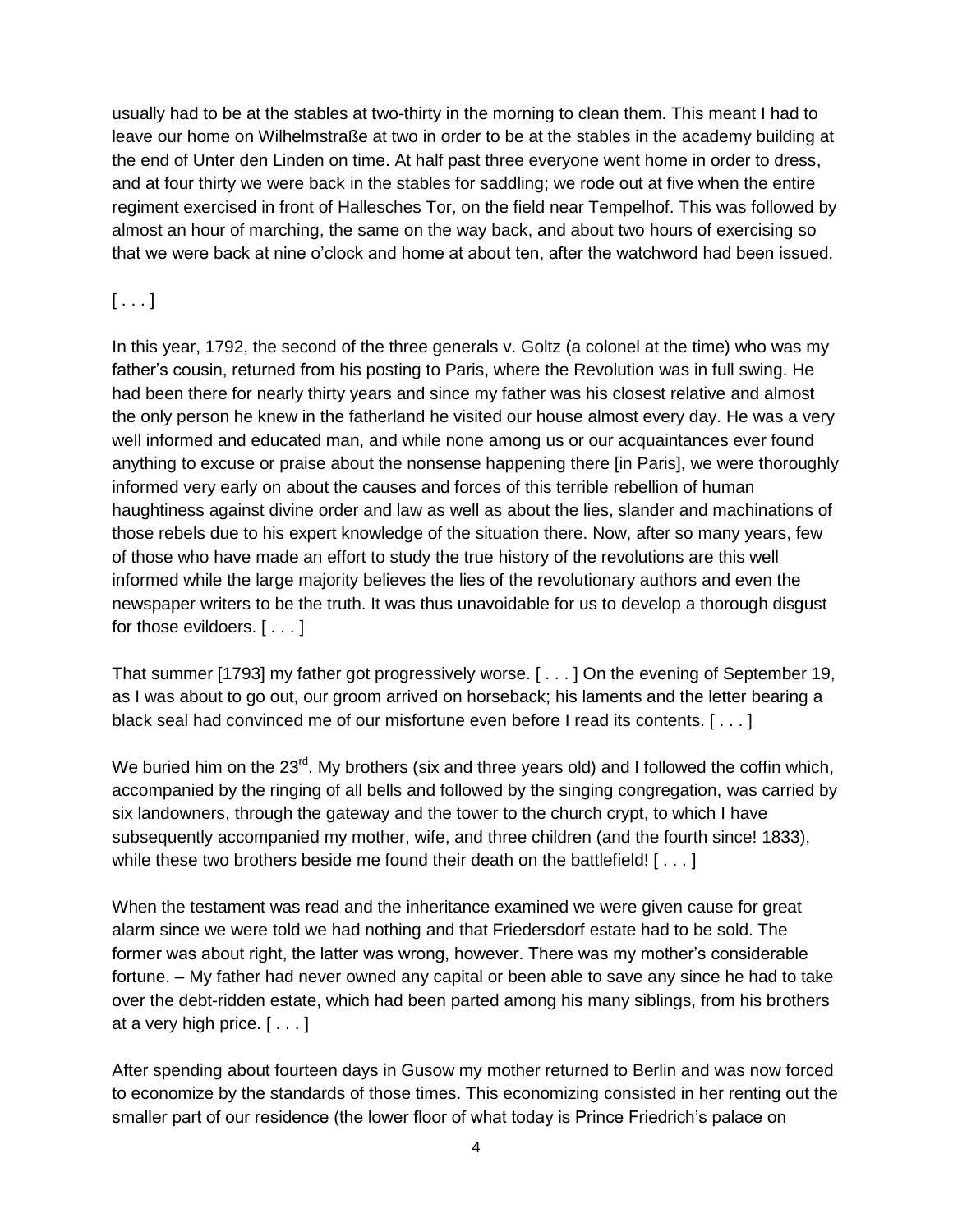Wilhelmstraße plus one of the rear wings) and only retaining fourteen rooms. She also disposed of any redundant staff, horses, cook, valets, foresters, and servants and only kept two horses, a coachman and two servants. She later limited herself even more. – At age seventeen I was put in the position of a kind of family father. It did not take long until my mother consulted me in all matters; I supported her in raising my younger siblings, whom I tutored myself once I had acquired more of an education, and in the years before my majority my guardians consulted me in matters regarding Friedersdorf about which I knew more than they did: Minister Voss due to his many state affairs and my uncle because agricultural matters were not his cup of tea. -

 $[\ldots]$ 

# [*1794-1804*]

I now began to make up for the deficiencies in my education. – I studied Latin properly and logic as well as some other philosophical elements, both of which resulted in correct and sharp thinking, and since it was so easy for me I began believing back then that we burden children and youngsters much too early with these things. They are confused and glad not to have anything to do with it anymore and spend their young years in idleness and wildness. Learning should be limited during the childhood years; instead there should be the father's supervision and example, the order and discipline of the father's house, an awakening of the senses in order to learn by seeing, hearing, and participating, and not just by listening to the teacher preaching. Physical exercise and effort as well as the thorough study of single sciences one after another rather than all at the same time are appropriate for the young man. [ . . . ]

b. Testament (1828/1831)

 $[ \ldots ]$ 

# **Admonishment to my children**

I hope that all my children will continuously remember the house they originate from – a house which never pursued earthly goods but only honor, the true and just, a disposition for which there have been several shining examples. I hope that all my children will follow this direction and will always remain in unity and love for each other so that they will not be jealous of their brother if fortune favors him and so that he won't complain in case his siblings should cause him a lot of effort and work. They must always remember that their position is not that of consumers of their earthly possessions but only that of loyal guardians and that they are to leave them to their heirs just as their fathers have left them to them.

Man is not an isolated plant within creation which lives and dies alone, but his families are a connected whole, which must remain connected and continue good intentions according to the will of the creator. [...]